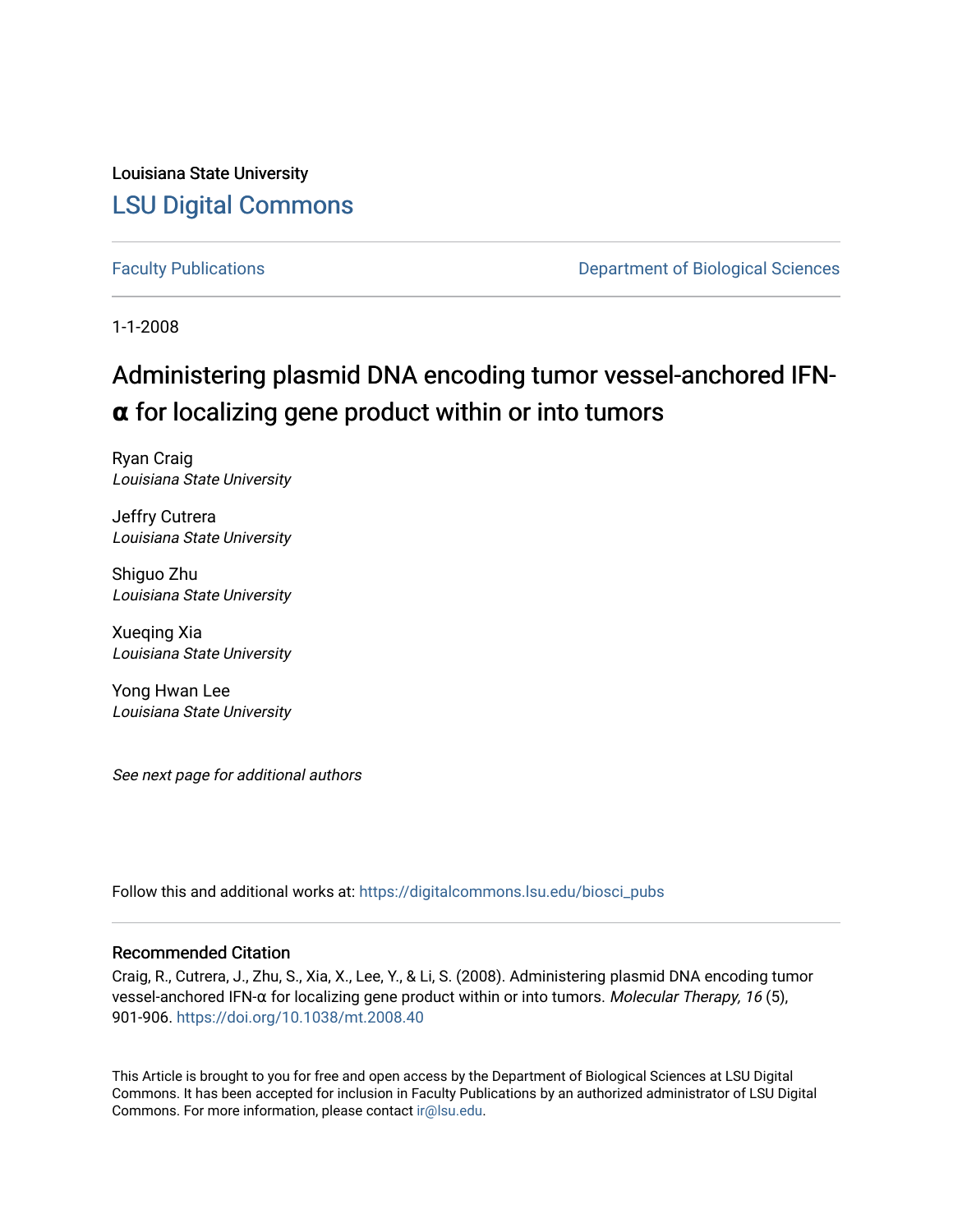# Authors

Ryan Craig, Jeffry Cutrera, Shiguo Zhu, Xueqing Xia, Yong Hwan Lee, and Shulin Li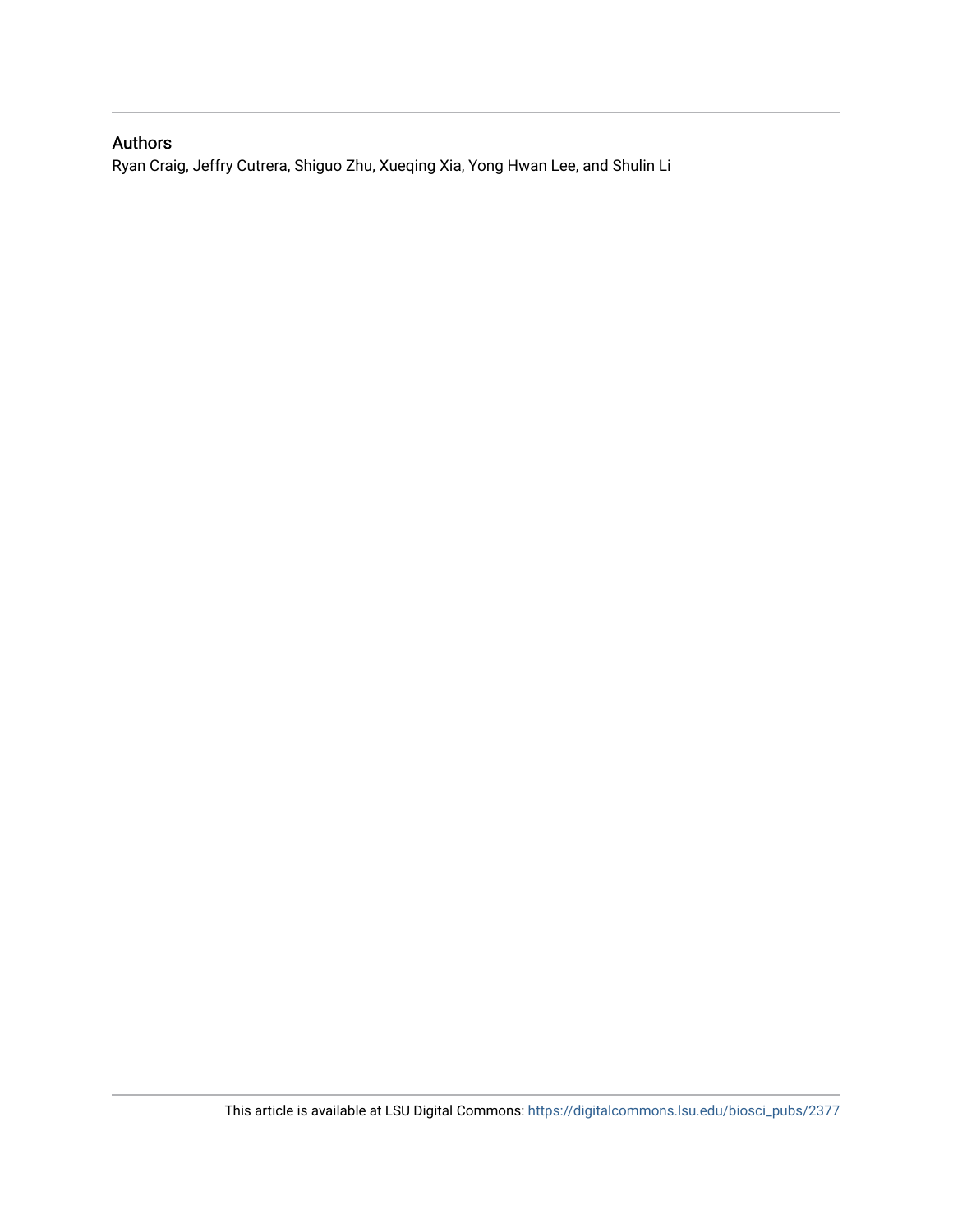# **Administering Plasmid DNA Encoding Tumor Vessel–anchored IFN-***α* **for Localizing Gene Product Within or Into Tumors**

Ryan Craig<sup>1</sup>, Jeffry Cutrera<sup>1</sup>, Shiguo Zhu<sup>1</sup>, Xueqing Xia<sup>1</sup>, Yong-Hwan Lee<sup>2</sup> and Shulin Li<sup>1</sup>

*1Department of Comparative Biomedical Sciences, Louisiana State University, Baton Rouge, Louisiana, USA; 2Department of Biological Sciences, Louisiana State University, Baton Rouge, Louisiana, USA*

Tumor-targeted gene delivery has been intensively studied in the field of gene therapy, but no attention has been given to targeting the therapeutic gene products, which are transcribed and translated from the injected genes, into tumors. Targeting immune stimulatory gene products into tumors is the key to triggering tumorspecific CD8+ T-cell responses and reducing systemic toxicity. To target the gene products generated from the injected genes into tumors, genes encoding the tumortargeted fusion gene product were generated and administered locally and systemically via electroporation. As anticipated, administration of a therapeutic gene encoding IFN-*α* and the tumor vessel–targeted peptide CDGRC fusion gene product minimizes the leakage of immunostimulatory cytokine from tumors into the blood circulation, increases the infiltration of CD8+ T cells into tumors, induces a high magnitude of cytotoxic T-cell lysis (CTL) activity, and reduces tumor vessel density. As a result, tumor growth was more significantly inhibited by administering the *IFN-α-CDGRC* gene than by administering the wild-type *IFN-α* gene. The same result was obtained with the systemic administration of the tumortargeted *IFN-α* gene. This gene product–based tumortargeted gene therapy approach could complement any other tumor-targeted gene delivery method for improving tumor-targeting efficiency.

*Received 16 October 2007; accepted 14 February 2008; published online 18 March 2008. doi[:10.1038/mt.2008.40](http://www.nature.com/doifinder/10.1038/mt.2008.40)*

# **INTRODUCTION**

One of the most daunting tasks facing the field of cancer therapy today is finding an effective means of transporting therapeutic agents to the site of tumors. The most attractive method would be targeting cell surface proteins that are altered on cancer cells or in the tumor vasculature. These proteins could be growth factor receptors,<sup>1</sup> cell adhesion molecules,<sup>2</sup> integrins,<sup>3</sup> or other surface markers on endothelial cells.

One of the current interests in the field of cancer research lies in targeting the tumor vasculature, including tumor blood and

lymphatic vessels.4 Endothelial cells line blood vessels and serve as "gateways" to tumor cells. They contain surface proteins that function as vascular receptors able to transduce growth or angiogenic signals.2 The main advantage of targeting endothelial cells is that they are highly accessible from the blood stream, thus simplifying the experimental design.

Several peptides express high affinity for endothelial markers, such as RGD-4C (ACDCRGDCFCG) for integrins<sup>5</sup> or CNGRC for aminopeptidase N/CD13.<sup>2</sup> Of the 25 known integrins, eight bind to peptides containing the sequence RGD, which serves as the main integrin recognition site in extracellular matrix proteins.<sup>6</sup> The RGD-4C peptide shows high affinity for  $\alpha_{\varphi} \beta_{5}$  and  $\alpha_{\varphi} \beta_{3}$  integrins.<sup>7</sup> Integrin  $\alpha_{\psi} \beta_{3}$  is highly expressed in endothelial cells of angiogenic vessels and exhibits high affinity for matrix metalloproteinase-2.<sup>8</sup> The  $\alpha_{\text{v}}\beta_{\text{3}}$  receptor binds to a wide range of ligands including, but not limited to, fibronectin, vitronectin, osteopontin, and fibrinogen.<sup>9</sup>

The specificity of the sequence RGD-4C for  $\alpha_{\rm v}\beta_{\rm s}$  and  $\alpha_{\rm v}\beta_{\rm s}$  integrins makes this peptide a competitive candidate for targeting DNA vectors to the tumor vasculature. In fact, this peptide has been integrated as part of adenovirus surface proteins and has been heavily explored for targeting the virus into  $\alpha_{\scriptscriptstyle \sqrt{5}},$  expressing endothelial and tumor cells via the RGD-4C–α<sub>ν</sub>β<sub>3</sub> interaction, instead of using the natural coxsackievirus and adenovirus receptors that are often lost in highly malignant tumor cells.<sup>10</sup> Curnis *et al.* showed that coupling tumor necrosis factor-*α* with  $\alpha_{\varphi}\beta_{3}$  ligands improves its antiangiogenic activity.<sup>11</sup> They reported that subnanogram doses are enough to induce antitumor effects when tumor necrosis factor is fused with A**C**D**C**RGD**C**F**C**G (RGD-4C) and coadministered with chemotherapeutic drugs like melphalan. de Groot *et al.* developed a doxorubicin prodrug conjugated to RGD-4C for reducing the systemic toxicity of doxorubicin.<sup>12</sup>

Interferon (IFN)-*α* has been shown to inhibit tumor growth by enhancing the antitumor immune response,<sup>13</sup> preventing angiogenesis in the tumor vasculature, $14$  and inducing apoptosis of tumor cells.15 It is effective in treating several cancers including renal cell carcinoma,<sup>16</sup> hairy cell leukemia,<sup>17</sup> malignant melanoma,<sup>18</sup> basal cell carcinoma,<sup>19</sup> squamous cell carcinoma of the head and neck,<sup>20</sup> and multiple myelomas.<sup>21</sup> However,

*Correspondence: Shulin Li, Department of Comparative Biomedical Sciences, Louisiana State University, Skip Bertman Drive, Baton Rouge, Louisiana 70803, USA. E-mail[: sli@vetmed.lsu.edu](mailto:sli@vetmed.lsu.edu)*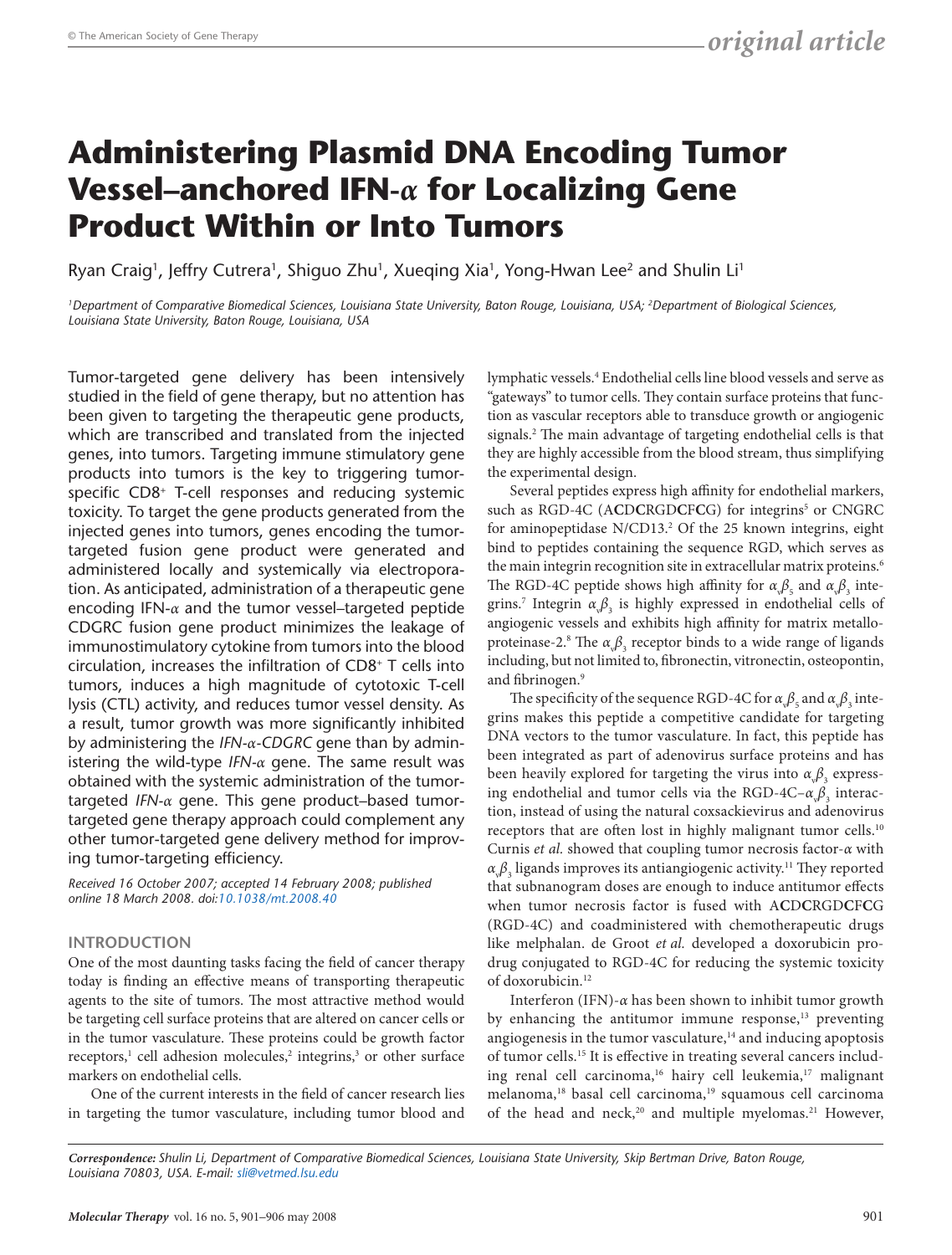<span id="page-3-0"></span>IFN-*α* protein therapy is toxic and expensive.<sup>22,23</sup> A high level of IFN-*α* protein in the tumor is required for maximizing the therapeutic efficacy.<sup>24</sup>

To reduce the cost and increase the accumulation of IFN-*α* in tumors, we have generated a fusion gene encoding IFN-*α* and CDGRC peptide (IFNα-CDGRC). Administration of this fusion gene via intratumoral electroporation enhances anchorage of the fusion gene product into tumors and significantly improves the therapeutic efficacy. As far as we know, this is the first report of using a gene therapy approach to simultaneously express and target the gene product into tumors for increasing the accumulation of the gene product in the tumors and enhancing antitumor efficacy via either local or distant tumor delivery.

#### **RESULTS**

### **CDGRC, CNGRC, and RGD-4C containing reporter gene products illustrate similar tumor anchorage activity**

Most tumor-targeted strategies have been used for systemic gene or vector delivery, but the study described here aims to anchor the tumor vessel–targeted gene product from the intratumoral injected *IFNα-CDGRC* gene at the tumor sites. The purpose of this strategy is to prevent the leakage of the therapeutic gene product from the injected tumor sites into blood circulation, thus increasing the accumulation of IFN-*α* in local tumors. An increased level of IFN-*α* and interleukin-12 in the tumor is required for maximizing the therapeutic efficacy.25,26

To yield a tumor vessel–anchored gene product, three reporter fusion genes encoding secreted alkaline phosphatase (SEAP) and tumor vessel–anchored peptides, CDGRC, CNGRC,



**Figure 1 Tumor vessel–anchored binding activity from fusion gene products and targeted peptides.** (**a**) Structures of wild-type and tumor vessel–anchored secreted alkaline phosphatase (SEAP) reporter genes encoding SEAP and CDGRC, CNGRC, or RGD-4C. (**b**) The ratio of SEAP expression between tumors and a combination of livers, spleens, and hearts. (**c**) The ratio of SEAP expression between tumors and livers. (**d**) Inhibition of anti-CD13 antibody binding to endothelial cells (EC40) with tumor vessel-anchored gene product. (**e**) Structural analysis of DGR peptide–binding activity using the known crystal structure of the integrin  $\alpha \beta_{3}$ . The ligand peptide and Mn<sup>++</sup> ion are shown as a stick model and a ball, respectively, with color-coded atoms: red, oxygen; blue, nitrogen; yellow, carbon; and cyan, Mn<sup>++</sup>. The ligand binding site in the integrin complex is represented as a surface diagram with color-coded surface electropotentials: red, negative; blue, positive; and white, neutral. CMV, cytomegalovirus.

and CDCRGDCFC (RGD-4C), were generated (**Figure 1a**). The selection of mini peptides, instead of a large antibody, for anchoring the therapeutic gene product may reduce the concern about immunogenicity. Also, the selected CDGRC shares its homology with both the core tumor vessel–targeted peptide, RGD-4C, and the other well-characterized tumortargeted peptide,  $CNGRC.<sup>27-29</sup>$  To test whether the tumoranchorage activity levels of SEAP gene products using RGD-4C, CDGRC, and CNGRC peptides were comparable, the expression of SEAP was determined in the liver, spleen, lung, heart, and tumors, and the expression indexes between tumors and livers and between tumors and overall tissues were determined. As expected, the SEAP activities were primarily detected in tumors as illustrated by the large ratios between tumors and tissues with no significant difference among the three tested peptides (**Figure 1b** and **c**).

It is known that DGR-containing peptides bind to the tumor vessel integrin  $\alpha_{\scriptscriptstyle \phi} \beta_{\scriptscriptstyle 3}$  (ref. 30). This binding is made by a strong salt bridge formed between Arg (R) of the peptide and the negatively charged residues in the integrin. Although the continued high negative potential in the ligand Asp (D) binding site may cause a negative effect on this peptide binding, this pocket is occupied by Mn<sup>++</sup>. As a result, the ligand Asp is in direct contact with this metal ion, providing an additional salt bridge and, ultimately, enhancing binding of the peptide (**Figure 1e**). If Asn (N) is in the ligand, as in NGR, instead of Asp (D), the salt bridge between Asn and Mn<sup>++</sup> may not be formed, resulting in a significant loss in binding force. Thus, NGR cannot effectively bind to the integrin due to the missing interaction between Mn<sup>++</sup> and the Asp in the peptide ligand.

Next, we examined whether CDGRC binds to CD13, the receptor for CNGRC.28 To determine the binding activity of CDGRC to CD13, a cell-binding competition assay was performed between reporter gene products (SEAP-CDGRC, SEAP-CNGRC, and SEAP) and the anti-CD13 antibody in a murine endothelial cell line (EC40). This strategy was chosen because antibodies in general have a very high–binding affinity compared to other competitor molecules, and illustration of any competition from the high-affinity antibody binding by these mini peptide–containing SEAP gene products would be a strong indicator that this peptide binds to the target CD13 receptor. Indeed, SEAP-CDGRC illustrates a similar level of inhibition on the anti-CD13 antibody-mediated binding to the endothelial cells as CNGRC-SEAP (**Figure 1d**). This result is a clear indication that the CDGRC not only binds  $\alpha_v \beta_3$  as found by the other group<sup>30</sup> but also binds as effectively as CNGRC to the CD13 (**Figure 1d**).

The dual binding activity by the CDGRC illustrated above provided the basis for selecting this peptide encoding sequence to generate a CDGRC and IFN-*α*-encoding fusion gene (**[Figure 2a](#page-4-0)**). To determine whether the fusion therapeutic gene product is able to anchor to tumors, the expression levels of IFN-*α* and tumoranchored IFN*α*-CDGRC in tumors and blood were determined after intratumoral administration of the genes via electroporation. The expression index between tumors and blood illustrates a fourfold higher level of accumulation of IFN*α*-CDGRC than IFN-*α* (**[Figure 2b](#page-4-0)**).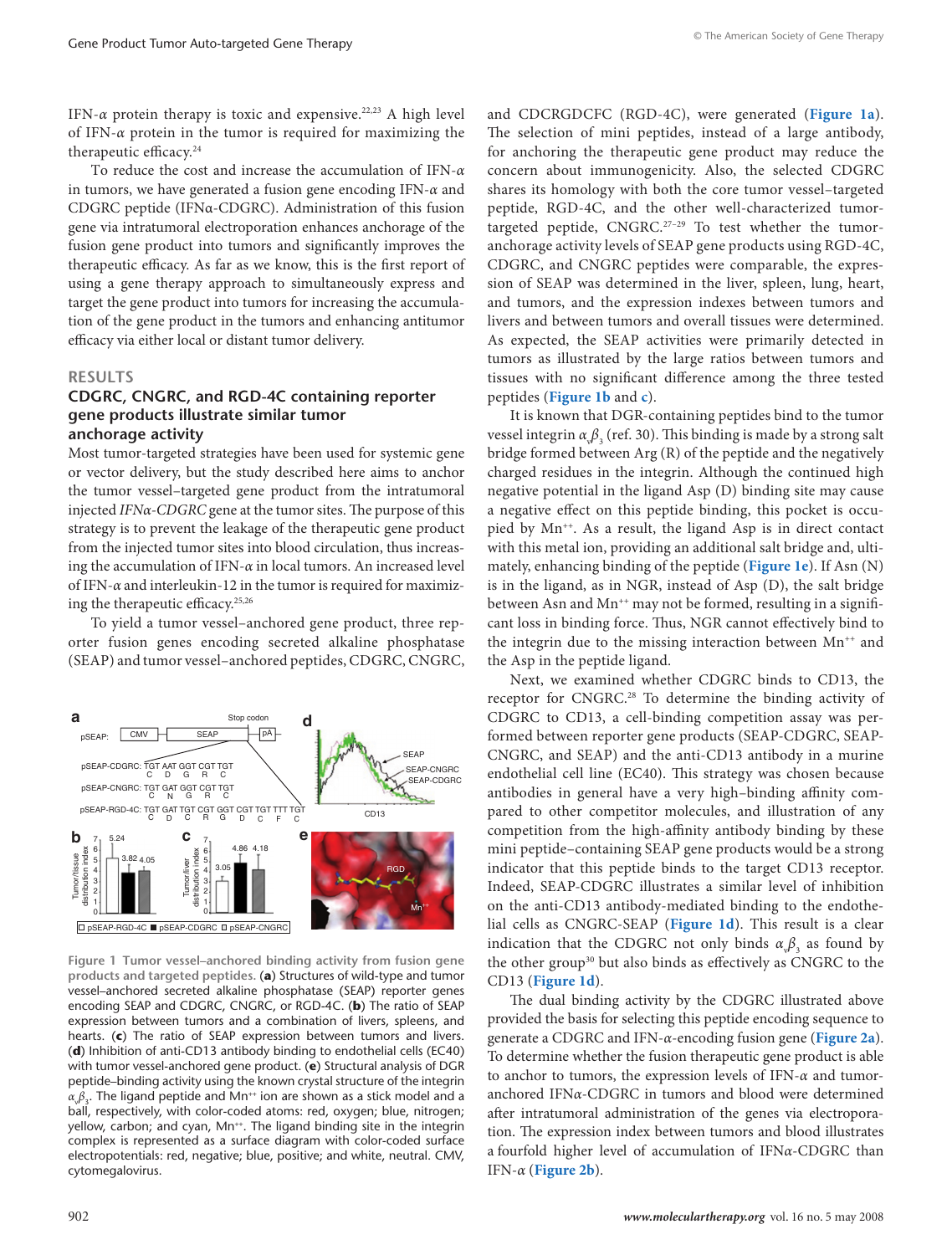<span id="page-4-0"></span>

**Figure 2 Expression of tumor-anchored IFN***α***-CDGRC via administration of plasmid DNA encoding IFN-***α* **and the tumor vessel–anchored mini peptide, CDGRC.** (**a**) Structure of wild-type *IFN-α* gene (*pIFN*α) and the tumor vessel–anchored *IFN-α* gene (*pIFNα-CDGRC*). (**b**) The expression ratio of IFN-*α* and tumor vessel–anchored IFN-*α* between tumors and blood. Plasmid DNA encoding IFN-*α*, IFN-*α*-CDGRC, or no transgene was administered into SCCVII tumors via electroporation  $(20 \mu g/tumor, n = 4)$  at the indicated electroporation parameters (see Materials and Methods). Tumors and blood were collected for determining the level of IFN-*α* 24 hours after the administration. CMV, cytomegalovirus; IFN-*α*, interferon-*α*.

### **IFN***α***-CDGRC is more effective than wild-type IFN-***α* **in reducing tumor vessel density and inducing CD8+ T–cell immune response**

IFN-*α* plays multiple roles in the inhibition of tumor growth, including the induction of antitumor immune response,<sup>13</sup> inhibition of angiogenesis in the tumor vasculature, $14$  and enhancement of tumor-cell apoptosis.15 These effects by tumor vessel–anchored IFN*α*-CDGRC gene therapy and wild-type IFN-*α* gene therapy were compared in SCCVII tumors.

Intratumoral administration of plasmid DNA encoding tumor vessel–anchored IFN*α*-CDGRC reduces vessel density by 40%, and administration of the wild-type *IFN-α* gene reduces the vessel density by 13% (**Figure 3a**), which shows threefold more inhibition achieved by the tumor vessel–anchored *IFNα-CDGRC* gene therapy than wild-type IFN- $\alpha$  gene therapy ( $P = 0.00017$ ). In fact, large necrosis areas were found in all tumors receiving tumor vessel–anchored *IFNα-CDGRC* gene therapy, but were found only in ~25% of tumors receiving wild-type *IFN-α* gene therapy. This necrosis by tumor vessel–anchored *IFNα-CDGRC* gene therapy may be partially caused by inhibition of tumor vessel development and partially caused by an enhanced cell death because the terminal uridine deoxynucleotidyl transferase dUTP nick end labeling assay results illustrated a larger area of apoptosis by *IFNα-CDGRC* than wild-type *IFN-α* gene therapy (data not shown).

To illustrate the antitumor immune response, the infiltration of both CD4+ and CD8+ T cells into tumors was compared between tumor vessel–anchored *IFNα-CDGRC* and wild-type *IFN-α* gene therapy. Tumor vessel–anchored *IFN-α* gene therapy was found to be three times more effective than wild-type *IFN-α* gene therapy in inducing infiltration of  $CD8^+$  T cells ( $P = 0.042$ ), but no difference was detected in the infiltration of CD4<sup>+</sup> T cells between these treatment groups (**Figure 3c**).



**Figure 3 Inhibition of tumor vessel density and enhancement of CD8+ T-cell infiltration by administering** *IFNα-CDGRC* **over wild-type**  *IFN-α***.** Plasmid DNA encoding wild-type IFN-*α* (pIFN*α*), tumor vessel– anchored IFN*α*-CDGRC (pIFN*α*-CDGRC), and no transgene (pCtrl), respectively, was administered into SCCVII tumors (20µg/mouse) via electroporation. Ten days after one treatment, tumors were collected, sectioned, and immunostained with anti-CD31, -CD8, and -CD4 antibodies ( $n = 9$ ). Five days after the second treatment ( $n = 5$ ), spleens were collected for determining the cytotoxic T-cell lysis (CTL) activity against tumor cells in the presence of anti-NK antibody for avoiding detection of any NK cell–mediated tumor-cell death. (**a**) Tumor vessel density from different treatment groups (*P* = 0.00017 for pIFN*α* versus pIFN*α*-CDGRC). (**b**) Infiltration of CD8+ T cells from different treatment groups (*P* = 0.042 for *pIFN*α versus *pIFNα-CDGRC*). (**c**) Infiltration of CD4+ T cells from two treatment groups. (**d**) CTL activity in the two treatment groups (*P* = 0.0057). CMV, cytomegalovirus; IFN-*α*, interferon-*α*; NK cell, natural killer cell.

To determine whether tumor vessel–anchored *IFNα-CDGRC* gene therapy induces a higher level of cytotoxic T-cell lysis (CTL) activity than wild-type *IFN-α* gene therapy, CTL activity was compared in mice that received two types of therapeutic genes. As expected, tumor vessel–anchored IFN*α*-CDGRC gene therapy induces ~20–30% higher levels of CTL activity than wild-type *IFN-α* gene therapy (**Figure 3d**).

### **Tumor vessel–anchored** *IFN-α* **gene therapy is more effective in inhibition of tumor growth than wild-type** *IFN-α* **gene therapy**

To examine the therapeutic efficacy, tumor volumes were measured following the administration of tumor vessel–anchored IFN*α*-CDGRC and wild-type IFN-*α* encoding genes. CDGRC alone was omitted in the treatment groups because the maximum level of IFN*α*-CDGRC protein was between 6 and 8ng/mg protein in tumor tissues and this level of CDGRC was found to have no effect on tumor growth inhibition in our preliminary study (as determined by administering the reporter fusion gene encoding SEAP and SEAP-CDGRC) (data not shown).

An increased inhibition of tumor growth was detected by administration of the tumor vessel–anchored gene in two independent studies (**[Figure 4a](#page-5-0)** and **[b](#page-5-0)**; *P* < 0.05). The true tumor volume reduction by tumor vessel–anchored gene therapy may actually be more significant than the tumor volume shown in **[Figure 4](#page-5-0)** because all tumors using this tumor-anchored gene therapy contain necrotic areas, but the tumor volume measurement is based on the diameters from the edges for easy measurement.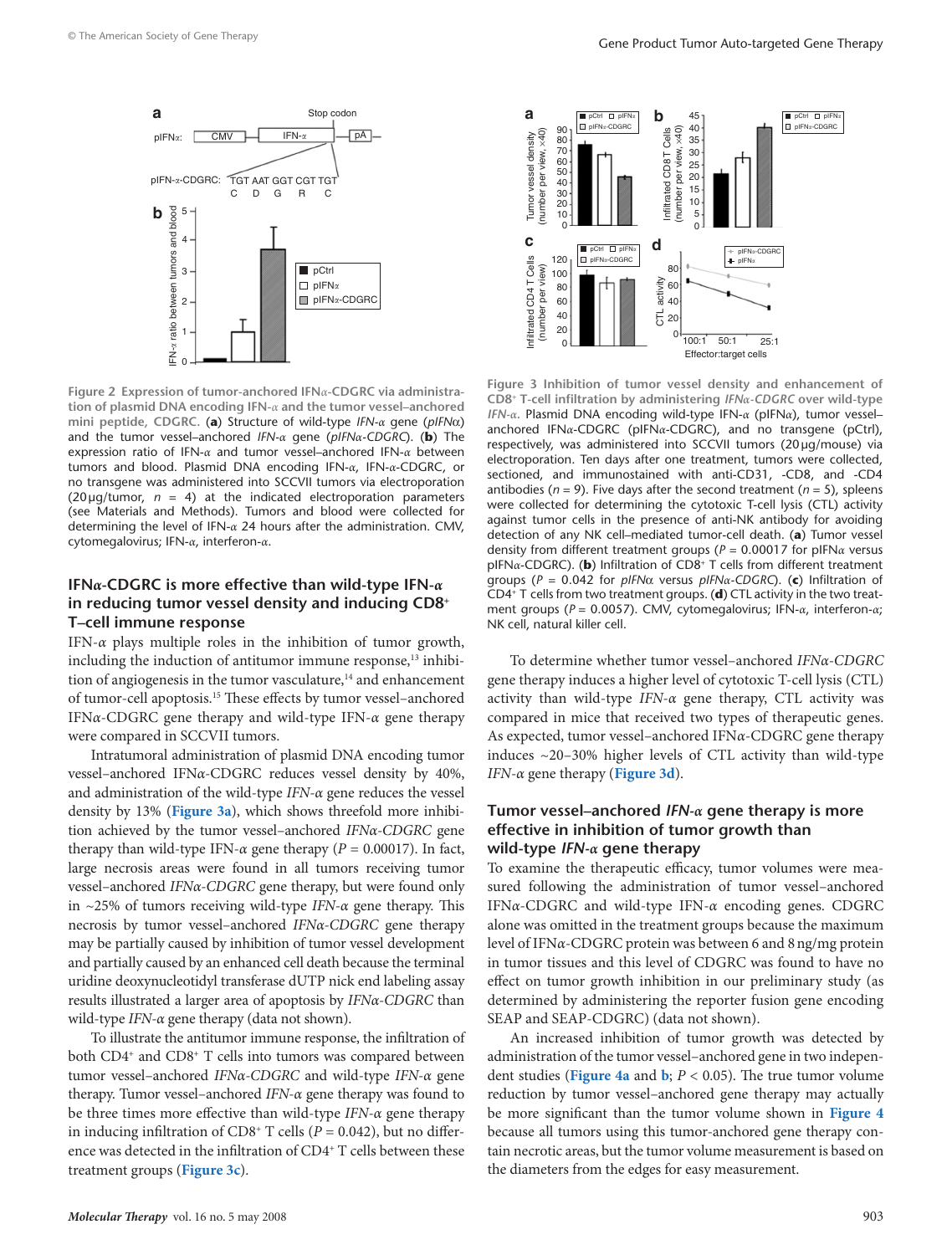<span id="page-5-0"></span>

**Figure 4 Comparison of tumor growth inhibition between pIFN***α***-CDGRC versus pIFN***α* **gene therapy via local tumor administration.**  SCCVII tumor-bearing mice  $(n = 4)$  were treated with 20 µg of pCtrl (control), pIFN*α*, and pIFN*α*-CDGRC plasmid DNA in a volume of 30µl saline via intratumoral administration and electroporation. (**a**,**b**) Two administrations were performed at 10 days apart. Two independent experiments were performed. IFN-*α*, interferon-*α*.

## **Tumor vessel–targeted** *IFN-α* **gene therapy is also effective when delivered systemically**

To determine whether the *IFNα-CDGRC* gene therapy demonstrates a stronger antitumor efficacy when it is administered systemically, both wild-type *IFN-α* and *IFNα-CDGRC* were administered into hindlimb muscles or skin via electroporation in a colon tumor–bearing model. Administration to muscles or skin was counted as systemic delivery because the injected tissues are distal from tumors and the gene products made from the injected tissues were secreted into blood circulation. After administration, inhibition levels of tumor growth and antitumor CTL activity were compared. Increased inhibition of tumor growth and increased CTL activity are the ultimate surrogate end points for the enhanced IFN-*α* accumulation because tumorspecific accumulation of immune stimulatory cytokines is the key to inducing effective antitumor response and CTL activity.24–26 As is also found from intratumoral administration, IFN*α*-CDGRC yields a much better tumor growth inhibition from systemic delivery than the wild-type IFN-*α* (**Figure 5a**). Likewise, *IFNα-CDGRC* induces much stronger CTL activity than wild-type IFN-*α*  with this systemic delivery (**Figure 5b**). These results illustrate that tumor-targeted *IFNα-CDGRC* gene therapy is beneficial for treating tumors with both systemic and local administrations.

#### **DISCUSSION**

The major goal of this study was to determine whether administering *IFN-α* gene encoding the tumor-targeted IFN-*α* gene product (*IFNα-CDGRC*) into tumors via intratumoral electroporation would increase the therapeutic efficacy and improve the antitumor immune response. Our results support the tumoranchoring assumption because a fourfold higher level of IFN*α*-CDGRC was accumulated in tumors compared to wild-type IFN-*α*, in two independent experiments (**[Figure 1](#page-3-0)**). Because this tumor-anchoring approach occurs after protein translation and protein secretion outside of cells, it can complement other tumortargeted gene delivery approaches occurring at the delivery and transcriptional levels to achieve double or triple tumor-targetingeffects. For example, this anchoring strategy complements the tumor-targeted electroporation injection for accumulating the therapeutic cytokine product IFN*α*-CDGRC at the injected tumors (**[Figure](#page-3-0) 1**). Associated with this accumulation, a significant infiltration of CD8+ T cells and inhibition of tumor angiogenesis were



**Figure 5 Comparison of tumor growth inhibition and tumor-specific CTL activity between systemic expression of tumor-anchored IFN***α***-CDGRC and wild-type IFN-***α***.** DNA was injected into skins (the first administration) and muscles (the second administration) located distant from tumors ( $n = 6$ ). Two administrations were performed at 10 days apart at a dose of 10µg/mouse in a volume of 30µl saline. (**a**) Inhibition of tumor growth after systemic expression of IFN-α and tumor-anchored IFN*α*-CDGRC. (**b**) Tumor-specific CTL activities following expression of two types of IFN-*α*. Spleen cells were isolated for CTL activity assay 7 days after the second administration. CTL, cytotoxic T-cell lysis; IFN-*α*, interferon-*α*.

achieved by administering this *IFNα-CDGRC* gene, compared to administering the wild-type *IFN-α* gene (**[Figure 3](#page-4-0)**).

As was found from local tumor delivery, systemic administration of tumor-targeted *IFNα-CDGRC* also enhances tumor growth inhibition and tumor-specific CTL activity (**Figure 5**). These results suggest that this tumor-targeted gene therapy not only can complement other tumor targeted delivery approaches for enhancing antitumor efficacy but also works independently for enhancing antitumor efficacy. In summary, the local tumor and distal administration results support the assumption that accumulation of immune stimulatory cytokines into tumor is the key to triggering a significant antitumor response. This notion was also found to be true for interleukin-12-mediated antitumor efficacy.<sup>25,26</sup> The results from this study and the interleukin-12 administration route study conducted previously suggest that different immune stimulatory cytokines may share the same principal,<sup>25,26</sup> which is that tumor-specific accumulation of these cytokines boost tumor-specific antitumor immune response.

Unlike antibody- or peptide-mediated recombinant cytokine protein tumor targeting,<sup>31,32</sup> this study uses a gene therapy approach to express the tumor-anchored gene product containing a mini-CDGRC peptide and IFN-*α*. This peptide shares the identical RGD-4C core sequence (**[Figure 1](#page-3-0)**) and also has a high homology with the mini-tumor vessel–targeted peptide CNGRC that binds aminopeptidase N.<sup>2</sup> The structure of amino acids "D" and "N" that appear in CDGRC and CNGRC, respectively, is almost identical, which suggests that the CDGRC peptide not only binds the integrin  $\alpha_{\nu}\beta_3$  (ref. 30) but also aminopeptidase N.<sup>28</sup> Indeed, the competition study demonstrates that CDGRC-SEAP is as effective as CNGRC-SEAP in inhibiting the binding of the high-affinity anti-CD13 antibody (5µg total antibody) (**[Figure](#page-3-0) 1d**). However, CNGRC does not bind  $\alpha_{\phi} \beta_{3}$  favorably despite its similarity to CDGRC, according to the structural analysis (**[Figure 1e](#page-3-0)**).

A cyclic peptide, CDGRC, was used because a cyclic structure is more effective than linear NGR motifs in receptor:ligand binding.<sup>33</sup> This short peptide, containing only five amino acids, has much less chance to induce immunogenicity than a large polypeptide as determined from the CNGRC study.<sup>34</sup> Therefore, this strategy has great potential for anchoring the gene product in tumors without triggering immunogenicity against the therapeutic gene product itself.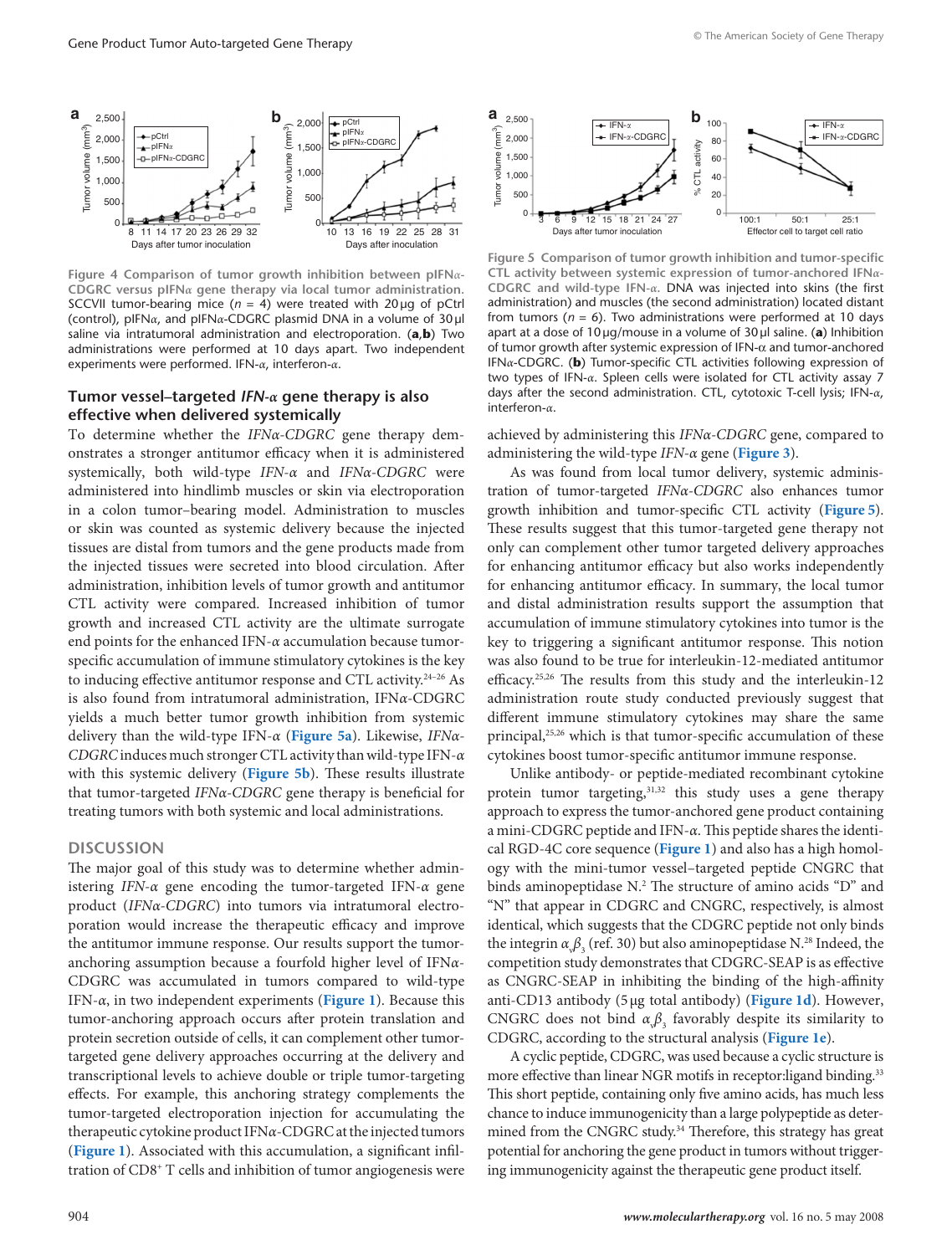Others have demonstrated that the CNGRC-TNF*α* conjugated protein is more effective in treating tumors than the wildtype tumor necrosis factor-*α* at a low dose.35 This observation may apply to gene therapy as illustrated in this study, in which tumoranchored *IFNα-CDGRC* gene therapy is more effective than wildtype *IFN-α* gene therapy for treating tumors. The advantage of the electroporation gene therapy approach is that it is easier and less expensive than recombinant protein therapy. From an economic point of view, this gene therapy strategy has great potential.

#### **MATERIALS AND METHODS**

*Gene constructs encoding tumor vessel–anchored reporter gene products and therapeutic gene product.* SEAP gene constructs encoding fusion protein SEAP and tumor vessel–targeted peptides CDGRC, CNGRC, or RGD-4C were generated via direct PCR. The same forward primer 5ʹ-GCATCATCCCAGTTGAGGAG-ʹ was used for generating fusion genes SEAP-CDGRC, SEAP-CNGRC, and SEAP-RGD-4C. The reverse primers were 5ʹ-GTAGGATCCTTATCAGCATCTTCCATCGCATGTCTGC TCGAAGCGGCCGGC-3ʹ for generating SEAP-CDGRC fusion gene, 5ʹ-TTATCAACAACGACCGTTACATGTCTGCTCGAAGCGGCCGG-3ʹ for generating SEAP-CNGRC fusion gene, and 5ʹ-TTATCAGCAGAA ACAATCACCGCGGCAATCACA-3ʹ for generating SEAP-RGD-4C fusion gene. The PCR product was cloned into pCR2.1 TA cloning vector (Invitrogen, Carlsbad, CA), and then subcloned into a vector containing a cytomegalovirus promoter, a mini-intron, wild-type SEAP gene, and a human growth hormone polyadenylation signal using restriction enzymes *Bam*H1 and *Spe*I (**[Figure 1](#page-3-0)**). The sequence was confirmed by sequence analysis and reporter gene activity assay.

Using the same strategy, IFN*α*-CDGRC encoding gene construct was generated (**[Figure 2](#page-4-0)**). In brief, the forward and reverse primers used for generating DNA fragment encoding IFN*α*-CDGRC were 5ʹ-GTAAGC TTATGGCTAGGCTCTGTGCTTTCC-3ʹ and 5ʹ-TCAGCATCTTCCAT CGCACTCCTTCTCCTCACTCAGTCT-3ʹ. The PCR product containing IFN*α*-CDGRC encoding sequence was cloned into pCR2.1 TA cloning vector. The IFN*α*-CNGRC fusion gene was released from this vector with *Hin*dIII and *Spe*I restriction digestion enzymes and subcloned into an expression vector cut with *Hin*dIII and *Spe*I. The expression vector for this fusion gene is the same as the one expressing the wild-type IFN-*α* (**[Figure](#page-4-0) 2**). The fusion gene sequence was confirmed by sequence analysis.

*Tumor models and DNA delivery via electroporation.* Six- to eight-weekold female C3H/HeN or Balb/c mice, weighing 18–20g, from the in-house animal breeding facility were used for this study and were maintained under National Institutes of Health guidelines, approved by the Institutional Animal Care and Use Committee of Louisiana State University.

SCCVII and CT26 cell lines were maintained in Dulbecco's modified Eagle's medium containing 10% fetal bovine serum (Life Technologies, Rockville, MD). SCCVII and CT26 tumors were generated by subcutaneously inoculating the mice with  $2 \times 10^5$  tumor cells in a 30- $\mu$ l volume into C3H and Balb/c mice, respectively. Tumor dimensions were measured with calipers, and volumes were calculated from the formula:  $V = (\pi/8)(a \times b^2)$ , where  $V =$  tumor volume,  $a =$  maximum tumor diameter, and  $b =$  diameter at 90 $^{\circ}$  to " $a$ ".<sup>36</sup> Using the protocols described previously, plasmid DNA was injected into tumors, skins and muscles. Each injection was followed by immediate electroporation.<sup>37,38</sup> The parameters for intratumoral electroporation were previously set at 450V/cm and 20ms pulse duration for 2 pulses.<sup>37</sup> The parameters for intramuscular and intradermal electroporation were 350V/cm, 20ms pulse duration for 2 pulses.39 The endotoxic free plasmid DNA was prepared using Qiagen Endotoxic free plasmid DNA preparation kit (Germantown, MD).

*Gene expression analysis.* In brief, tumors were injected with plasmids that expressed SEAP-CDGRC, SEAP-CNGRC, or SEAP-RGD-4C with a syringe followed by electroporation. After 1 day, the tumors and organs were harvested, sectioned at  $10 \mu m$ , and the expression of reporter genes was measured using a SEAP activity assay kit (Tropix, Bedford, MA). Using the same administration approach, plasmid DNA encoding IFN-*α*  and IFN*α*-CDGRC was administered and the level of IFN-α was detected using a kit from PBL Biomedical Laboratories (Piscataway, NJ).

*Fluorescent microscope-based CTL assay.* Cytotoxic T-lymphocyte (CTL) activity was evaluated using a CyToxiLux kit (OncoImmunin, Gaithersburg, MD), a single–cell–based fluorogenic cytotoxicity assay.40 Splenocytes were obtained from SCCVII tumor-bearing C3H mice 2 weeks after treatment. These splenocytes are referred to as effector cells. The effector cells were primed by coculture with mitomycin C–treated SCCVII tumor cells in a ratio of 25:1 for 5 days in Rosewell Park Memorial Institute-1640 medium with 20% fetal calf serum. Effector cells were incubated with red fluorescence–labeled target SCCVII cells in the indicated ratios in a volume of 200µl for 16 hours. The apoptotic target cells (red/yellow colored cells) were examined using an Olympus BX41 fluorescence microscope. CTL activity was calculated using the equation: percentage specific killing = 100 × (apoptotic target cells − spontaneous apoptotic target cells)/(total target cells).

*Immunostaining of T-cell infiltration.* The procedures for frozen-block preparation, tissue sectioning, and immunostaining were the same as described previously.<sup>37-39,41</sup> The primary antibody applied to the sections was anti-CD8 (1:400; Santa Cruz Biotechnology, Santa Cruz, CA).

*Flow cytometric analysis of CD13 expression.* EC40 (American Type Culture collection, Manassas, VA) cells were stained with phycoerythrinlabeled anti-CD13 receptor antibody (BD Biosciences, San Jose, CA) in the presence of tumor lysates containing 50ng protein of SEAP, SEAP-CDGRC, or SEAP-CNGRC. The stained cells were analyzed using FACscan cytometer (BD Biosciences, San Jose, CA). A total of 10,000 cells/sample were acquired and data samples were analyzed using Cellquest software.

*Structural binding analysis.* The binding activity of DGR and NGR to the known RGD-binding integrin  $\alpha_{\phi}\beta_{3}$  was analyzed. The coordinates for the RGD peptide and  $\alpha_{\phi} \beta_{3}$  integrin were obtained from the pdb "1L5G".<sup>42</sup> Protein surface electropotential was calculated using apbs-0.5.1 (ref. 43) and the protein surface diagram and the ligand stick model were drawn using PyMol Molecular Graphics System (DeLano Scientific, San Carlos, CA).

**Statistical analysis.** Tumor volume, CD8<sup>+</sup> T-cell infiltration, and vessel density were the primary outcomes measured. We used the two-sided Student's *t-*test to compare individual treatments. *P* values <0.05 were considered statistically significant.

#### **ACKNOWLEDGMENTS**

This work was supported by grants from National Cancer Institute/ National Institutes of Health (RO1CA120895).

#### **REFERENCES**

- 1. Fairbrother, WJ, Christinger, HW, Cochran, AG, Fuh, G, Keenan, CJ, Quan, C *et al*. (1998). Novel peptides selected to bind vascular endothelial growth factor target the receptor-binding site. *Biochemistry* **37**: 17754–17764.
- 2. Fukuda, MN, Ohyama, C, Lowitz, K, Matsuo, O, Pasqualini, R, Ruoslahti, E *et al*. (2000). A peptide mimic of E-selectin ligand inhibits sialyl Lewis X-dependent lung colonization of tumor cells. *Cancer Res* **60**: 450–456.
- 3. Pasqualini, R and Ruoslahti, E (1996). Organ targeting *in vivo* using phage display peptide libraries. *Nature* **380**: 364–366.
- 4. Laakkonen, P, Porkka, K, Hoffman, JA and Ruoslahti, E (2002). A tumor-homing peptide with a targeting specificity related to lymphatic vessels. *Nat Med* **8**: 751–755.
- 5. Pasqualini, R, Koivunen, E and Ruoslahti, E (1997). α<sub>ν</sub> integrins as receptors for tumor targeting by circulating ligands. *Nat Biotechnol* **15**: 542–546.
- 6. Hynes, RO (1992). Integrins: versatility, modulation, and signaling in cell adhesion. *Cell* **69**: 11–25.
- 7. Assa-Munt, N, Jia, X, Laakkonen, P and Ruoslahti, E (2001). Solution structures and integrin binding activities of an RGD peptide with two isomers. *Biochemistry* **40**: 2373–2378.